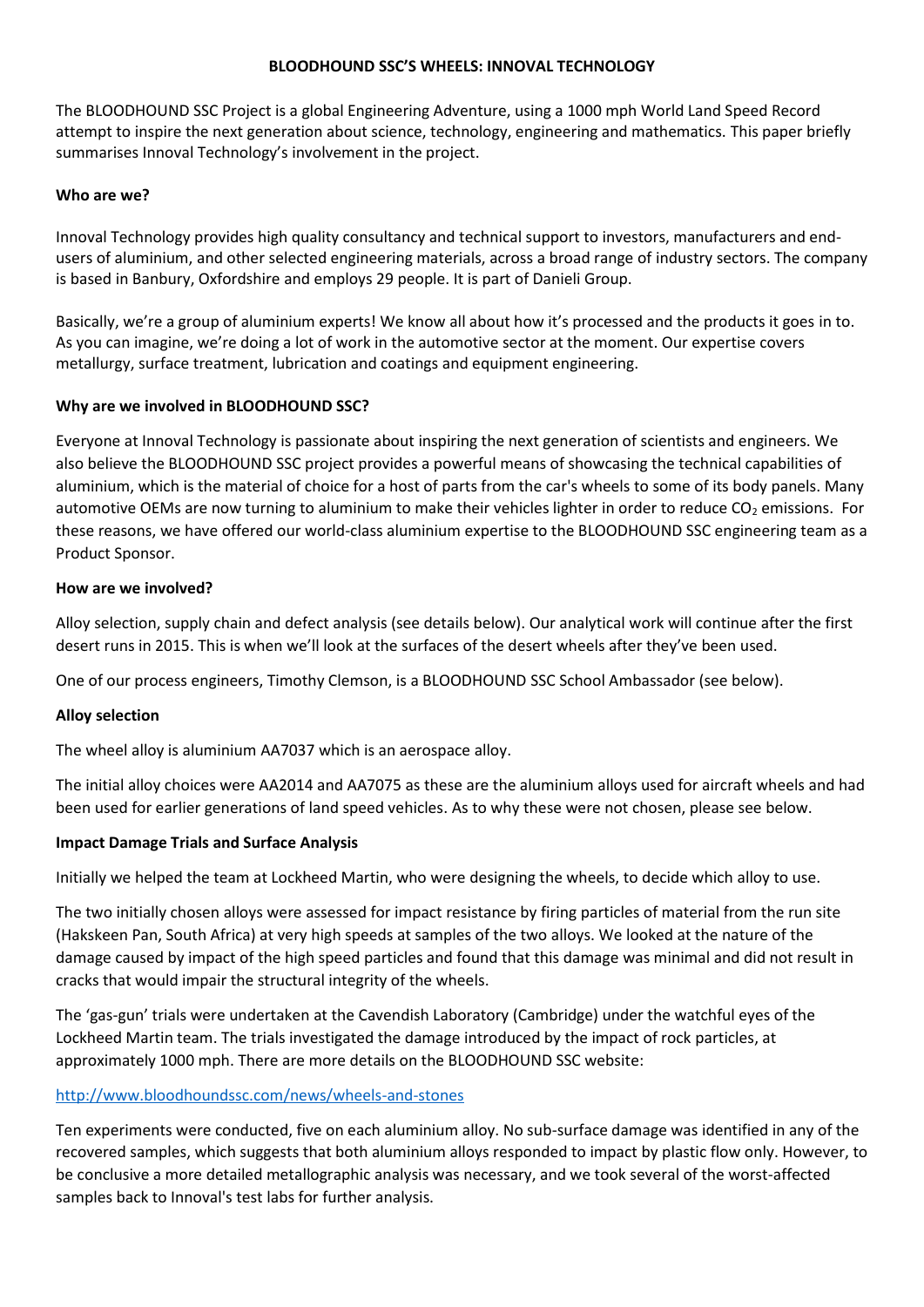The image below shows an optical microscope image of an aluminium plate from one of the impact damage trials



We wanted to determine if any microstructural differences between the two materials could be observed after impact, and whether this could be used to rank the materials.

We used optical metallography to examine the projectile impact area to look for evidence of micro-cracking, and conducted Vickers microhardness (Hv) measurements to assess the extent of deformation hardening in the impact area.

In the region of projectile impact, there was some tearing of the aluminium surface, but no significant cracks were found. The subsurface region was hardened by around 5-10% to a depth of about 1mm below the impact crater. There were no significant differences between the behaviour of the two aluminium materials (AA7075-T651 and AA2014A-T651) so the stronger AA7075 alloy was selected.



This image is of aluminium alloy AA7075-T651 taken from near the centre of the spherical projectile impact

Following the impact trials we were asked by the Bloodhound design team if stronger aluminium alloys were available. We found that Alcoa (Aluminium Company of America) were about to introduce a stronger aircraft wheel alloy. This stronger alloy was a development of AA7075 with the designation AA7085. This alloy was not available in Europe so we found an equivalent alloy AA7037 made by Otto Fuchs. This alloy was available as large forgings suitable for wheel manufacture and was therefore the alloy of choice for wheel production for the desert wheels. The wheels for the runway trials were made from the AA7075 alloy as these could be machined form blocks.

Innoval will carry out a detailed analysis of the forged and machined AA7037 alloy wheels after the first desert runs.

# **BLOODHOUND SSC Outreach Event**

An important aim of the BLOODHOUND SSC project is to inspire the next generation of engineers. As well as creating a whole host of educational programmes, the BLOODHOUND team have recruited ambassadors whose job it is to visit schools and use BLOODHOUND SSC to communicate science and engineering in a fun and inspiring way.

Our own BLOODHOUND SSC ambassador, Timothy Clemson, recently visited a group of children at Warneford Hospital in Oxford. During the visit they watched inspirational videos about BLOODHOUND SSC and made balloonpowered models of the car. Then they carried out experiments to measure the thrust of their model cars using Newton's laws of motion and compared the results to the real thing. Thanks to Timothy and BLOODHOUND SSC, the children engaged in science in an enjoyable way, and all the comments we received were very positive. A member of staff even anticipated the children racing the cars along corridors well into the night!